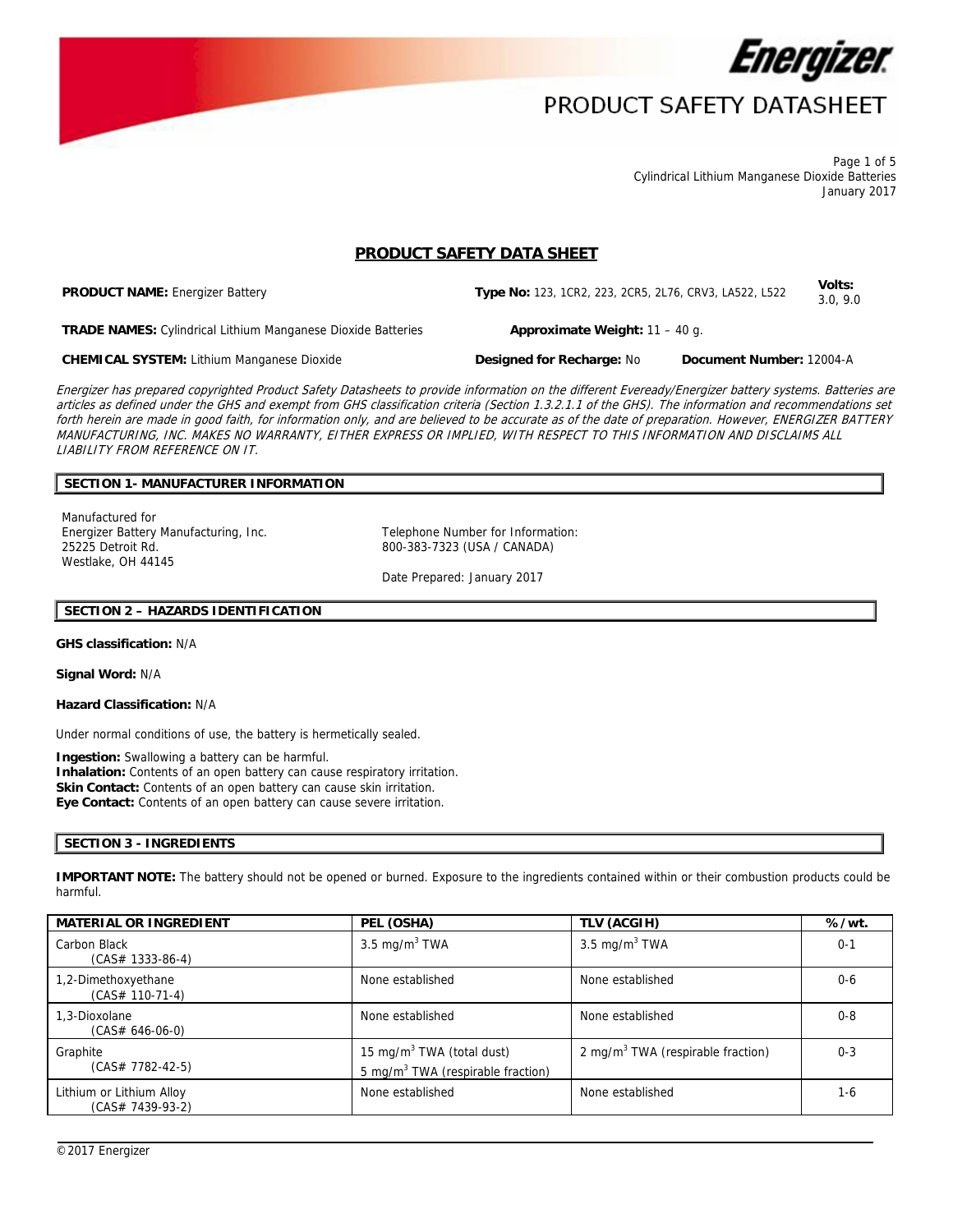

Page 2 of 5 Cylindrical Lithium Manganese Dioxide Batteries January 2017

| Lithium Trifluoromethanesulfonate<br>$(CAS# 33454-82-9)$   | None established<br>None established |                                   | $0 - 3$   |
|------------------------------------------------------------|--------------------------------------|-----------------------------------|-----------|
| Lithium Trifluoromethanesulfonimide<br>$(CAS# 90076-65-6)$ | None established                     | None established                  | $0 - 3$   |
| Manganese Dioxide<br>$(CAS# 1313-13-9)$                    | 5 mg/m <sup>3</sup> Ceiling (as Mn)  | 0.2 mg/m <sup>3</sup> TWA (as Mn) | $12 - 42$ |
| Propylene Carbonate<br>$(CAS# 108-32-7)$                   | None established                     | None established                  | $0 - 8$   |
| Non-Hazardous Components:                                  |                                      |                                   |           |
| Steel<br>$(iron CAS# 65997-19-5)$                          | None established                     | None established                  | 20        |
| Plastic and Other                                          | None established                     | None established                  | Balance   |
|                                                            |                                      |                                   |           |

## **SECTION 4 – FIRST AID MEASURES**

**Ingestion:** Do not induce vomiting or give food or drink.

**Inhalation:** Provide fresh air and seek medical attention.

Skin Contact: Remove contaminated clothing and wash skin with soap and water.

**Eye Contact:** Immediately flush eyes thoroughly with water for at least 15 minutes, lifting upper and lower lids, until no evidence of the chemical remains. Seek medical attention.

**Note:** Carbon black is listed as a possible carcinogen by International Agency for Research on Cancer (IARC).

## **SECTION 5- FIRE FIGHTING MEASURES**

In case of fire where lithium batteries are present, flood area with water or smother with a Class D fire extinguishant appropriate for lithium metal, such as Lith-X. Water may not extinguish burning batteries but will cool the adjacent batteries and control the spread of fire. Burning batteries will burn themselves out. Virtually all fires involving lithium batteries can be controlled by flooding with water. However, the contents of the battery will react with water and form hydrogen gas. In a confined space, hydrogen gas can form an explosive mixture. In this situation, smothering agents are recommended. A smothering agent will extinguish burning lithium batteries.

Emergency Responders should wear self-contained breathing apparatus. Burning lithium manganese dioxide batteries produce toxic and corrosive lithium hydroxide fumes.

#### **SECTION 6 - ACCIDENTAL RELEASE MEASURES**

To cleanup leaking batteries:

**Ventilation Requirements:** Room ventilation may be required in areas where there are open or leaking batteries. **Respiratory Protection:** Avoid exposure to electrolyte fumes from open or leaking batteries. **Eye Protection:** Wear safety glasses with side shields if handling an open or leaking battery. **Gloves:** Use neoprene or natural rubber gloves if handling an open or leaking battery. Battery materials should be collected in a leak-proof container.

#### **SECTION 7 - HANDLING AND STORAGE**

**Storage:** Store in a cool, well ventilated area. Elevated temperatures can result in shortened battery life. In locations that handle large quantities of lithium batteries, such as warehouses, lithium batteries should be isolated from unnecessary combustibles.

**Mechanical Containment:** If potting or sealing the battery in an airtight or watertight container is required, consult your Energizer Battery Manufacturing, Inc. representative for precautionary suggestions. Do not obstruct safety release vents on batteries. Encapsulation of batteries will not allow cell venting and can cause high pressure rupture.

Handling: Accidental short circuit for a few seconds will not seriously affect the battery. Prolonged short circuit will cause the battery to lose energy, generate significant heat and can cause the safety release vent to open. Sources of short circuits include jumbled batteries in bulk containers, metal jewelry, metal covered tables or metal belts used for assembly of batteries into devices. Damaging a lithium battery may result in an internal short circuit.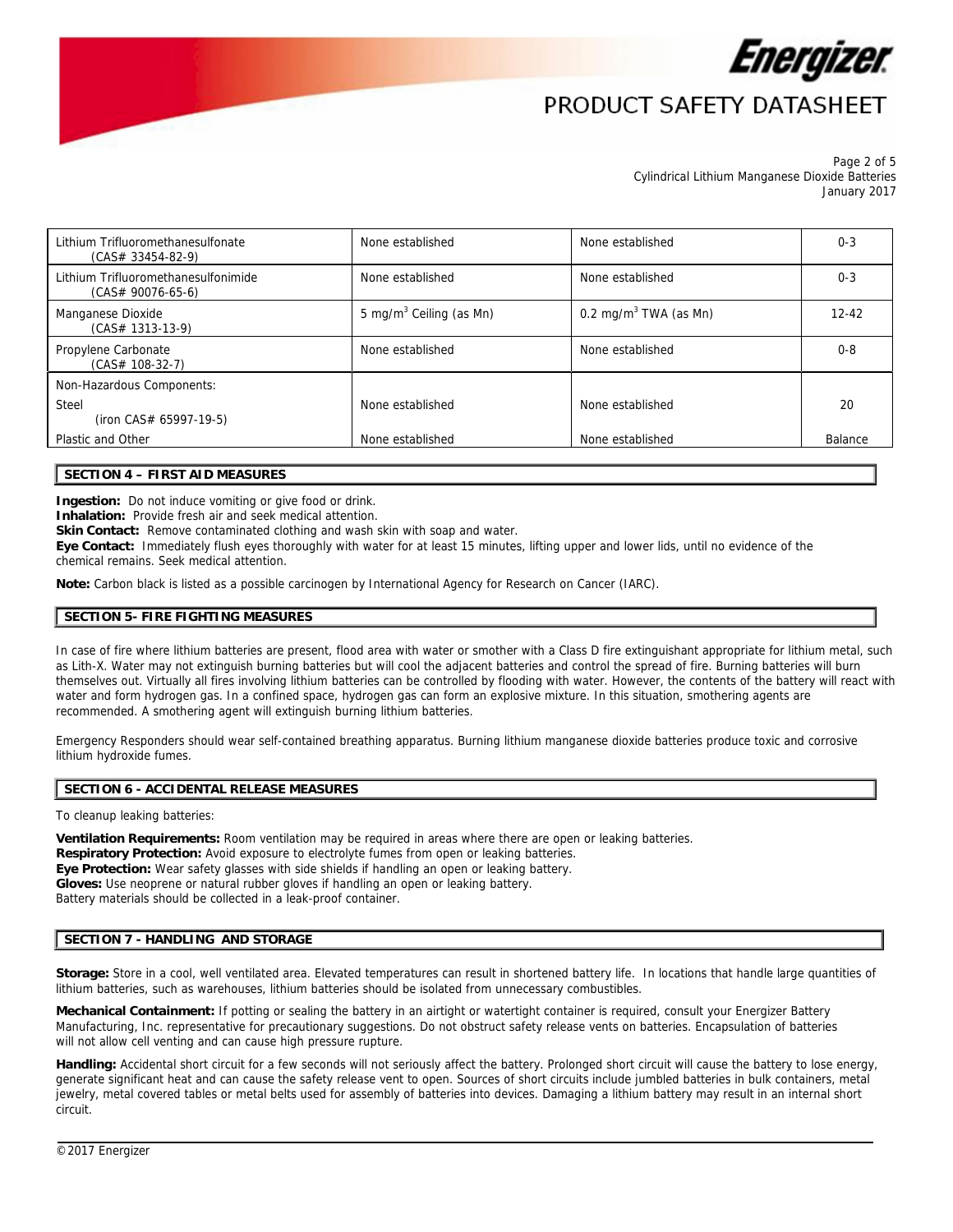

Page 3 of 5 Cylindrical Lithium Manganese Dioxide Batteries January 2017

The contents of an open battery, including a vented battery, when exposed to water, may result in a fire and/or explosion. Crushed or damaged batteries may result in a fire.

If soldering or welding to the battery is required, consult your Energizer representative for proper precautions to prevent seal damage or short circuit.

**Charging:** This battery is manufactured in a charged state. It is not designed for recharging. Recharging can cause battery leakage or, in some cases, high pressure rupture. Inadvertent charging can occur if a battery is installed backwards.

**Labeling:** If the Energizer label or package warnings are not visible, it is important to provide a package and/or device label stating:

WARNING: Battery can explode or leak and cause burns if installed backwards, disassembled, charged, or exposed to water, fire or high temperature.

Where accidental ingestion of small batteries is possible, the label should include:

# **WARNING**

**(1) KEEP OUT OF REACH OF CHILDREN.** Swallowing may lead to serious injury or death in as little as 2 hours due to chemical burns and potential perforation of the esophagus. **Immediately see doctor; have doctor phone (202) 625-3333.** Keep in original package until ready to use. Dispose of used batteries immediately.

### **SECTION 8 - EXPOSURE CONTROLS/PERSONAL PROTECTION**

 **Ventilation Requirements:** Not necessary under normal conditions.

**Respiratory Protection:** Not necessary under normal conditions.

**Eye Protection:** Not necessary under normal conditions.

**Gloves:** Not necessary under normal conditions.

#### **SECTION 9 – PHYSICAL AND CHEMICAL PROPERTIES**

| Appearance (physical state, color, etc.): | Solid object                  |
|-------------------------------------------|-------------------------------|
| <b>Upper Explosive Limits:</b>            | Not applicable for an Article |
| Lower Explosive Limits                    | Not applicable for an Article |
| Odor                                      | No odor                       |
| Vapor Pressure (mm Hg @ 25°C)             | Not applicable for an Article |
| Odor Threshold                            | No odor                       |
| Vapor Density (Air = $1$ )                | Not applicable for an Article |
| pH                                        | Not applicable for an Article |
| Density $(g/cm3)$                         | $2.0 - 3.0$                   |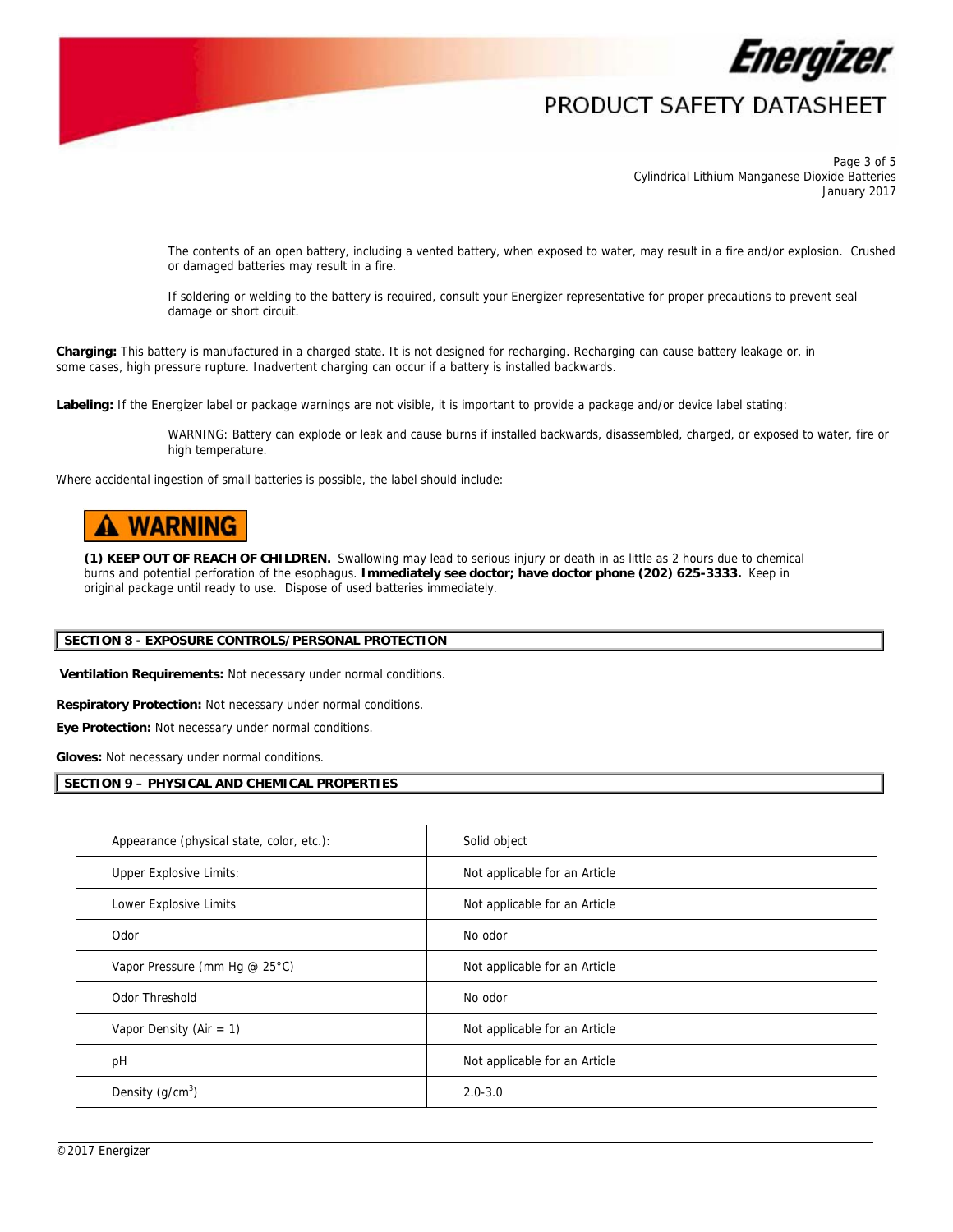

Page 4 of 5 Cylindrical Lithium Manganese Dioxide Batteries January 2017

| Melting point/Freezing Point            | Not applicable for an Article |
|-----------------------------------------|-------------------------------|
| Solubility in Water (% by weight)       | Not applicable for an Article |
| Boiling Point @ 760 mm Hg (°C)          | Not applicable for an Article |
| <b>Flash Point</b>                      | Not applicable for an Article |
| Evaporation Rate (Butyl Acetate = $1$ ) | Not applicable for an Article |
| Flammability                            | Not applicable for an Article |
| <b>Partition Coefficient</b>            | Not applicable for an Article |
| Auto-ignition Temperature               | Not applicable for an Article |
| Decomposition Temperature               | Not applicable for an Article |
| Viscosity                               | Not applicable for an Article |

### **SECTION 10 – STABILITY AND REACTIVITY**

Lithium manganese dioxide batteries contain no sulfides or cyanides and they do not meet any other reactivity criteria including "reacts violently with water" and therefore do not meet any of the criteria established in 40 CFR 261.2 for reactivity.

#### **SECTION 11 – TOXICOLOGICAL INFORMATION**

Under normal conditions of use, lithium manganese dioxide batteries are non-toxic.

#### **SECTION 12 – ECOLOGICAL INFORMATION**

Issues such as ecotoxicity, persistence and bioaccumulation are not applicable for articles.

#### **SECTION 13 – DISPOSAL CONSIDERATIONS**

LiMnO2 batteries are not hazardous waste per the United States Resource Conservation and Recovery Act(RCRA) - 40 CFR Part 261 Subpart C. Dispose of in accordance with all applicable federal, state and local regulations.

### **SECTION 14 – TRANSPORT INFORMATION**

In general, all batteries in all forms of transportation (ground, air, or ocean) must be packaged in a safe and responsible manner. Regulatory concerns from all agencies for safe packaging require that batteries be packaged in a manner that prevents short circuits and be contained in "strong outer packaging" that prevents spillage of contents. All original packaging for Energizer lithium batteries are compliant with these regulatory concerns.